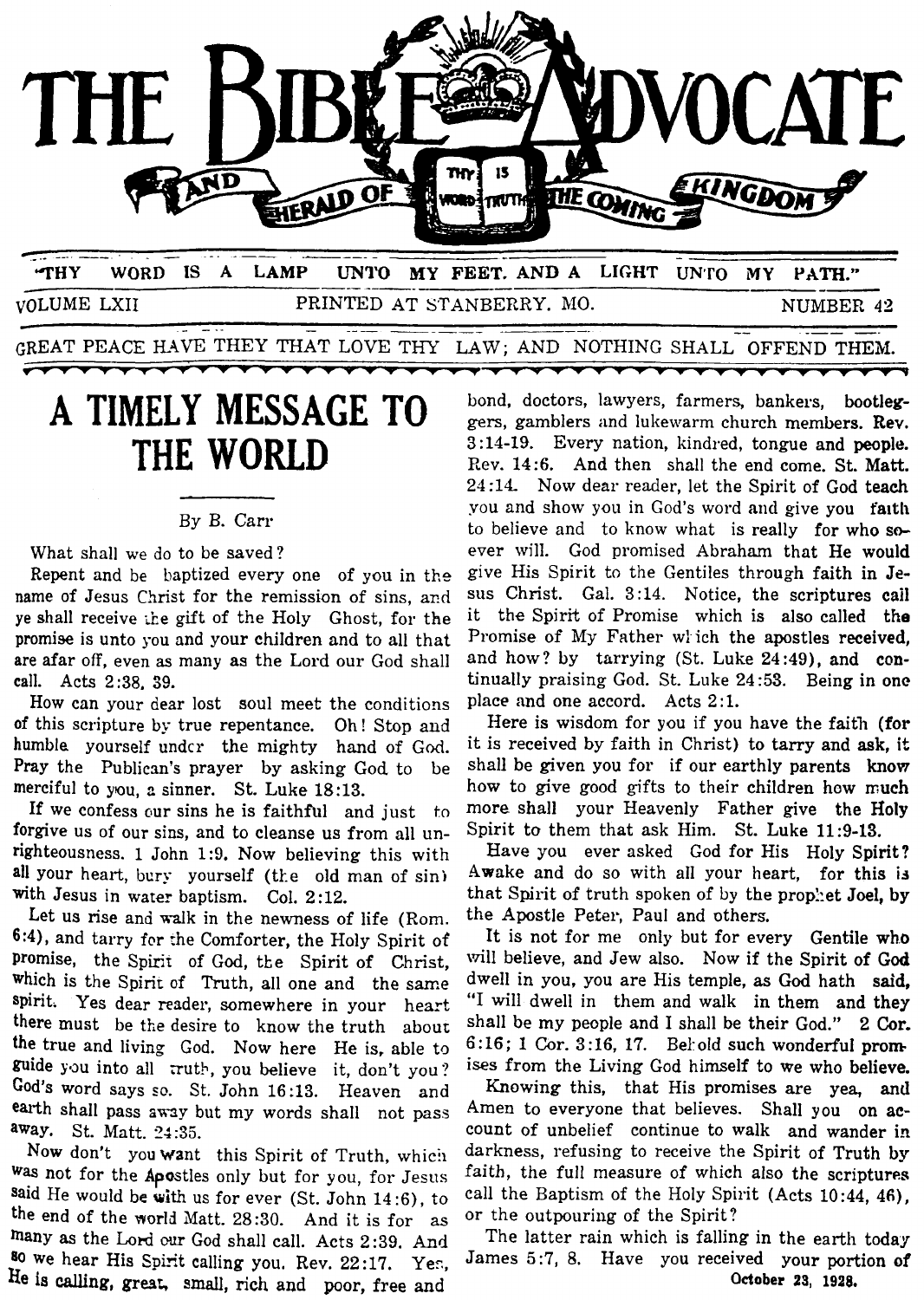## Does The Lord Heal The **Sick Today?**

Concluded Herbert W. Armstrong

The day of miracles past? Not when literally thousands of us have seen miracles of healing performed before our very eyes-not as a result of the nower of mind over matter—not by magic—not by false doctrines—but simply by conforming to the simple conditions laid down so plainly in the Word of God, and standing thru the prayer of FAITH, upon the PROMISES of the Lord—which the Bible savs SHALL (not perhaps) raise up the sick (James)  $5:15$ ).

Nothing could be farther from the truth, or more unscriptural, than to carelessly assume the day of miracles is past. The Word of God denies the excuse for lack of faith. The experience of earnest, believing Christians denies it.

True, so-called miracles of healing are being performed by Christian Scientists, the Immanualists, the Universalists, and such New Though cults. These, however, are not performing according to the Word of God. They do not heal thru the prayer of faith to Almighty God. They do not heal thru the power of the atoning blood of Christ. They do not even accept that atoning blood, and therefore Jesus never knew them! They are the ones to whom Jesus will reply, when He comes again, "Depart from me, ye that work iniquity. I NEVER knew YOU." Their work is in no sense true Christian healing, although that is the name they falsely give it.

No true Christian will permit the false practicesthe "lying wonders"—of such apostate cults to shake his faith in the simple directions and promise for healing laid down in God's Word, nor to deprive him of the benefit of healing which is offered promised, urged upon him—GUARANTEED him by the Word of Almighty God!

The day of real genuine miracles is not past! Je-He still is the Great Physisus Christ still lives! cian. He still heals!

The benefit of healing is INCLUDED! Let's not starve our souls and bodies on mere crackers and cheese. Let's remember our "passage ticket" reads "HEALING INCLUDED."

An incident just occured which sharply impressed upon me the realization that there is, today, another power in the world which has been little thought of, in connection with healing miracles, but to which this same prophecy applies.

Overlooking my home in Portland is a small mountain, just outside the city limits to the Northeast, called Rocky-Butts. The Roman Catholic church has secured control of this mountain. On it they

are now beginning construction of a huge cathedral, or sanctuary to be called "The Sanctuary of Our Sorrowful Mother." It is to be an INTERNATION-AL Sanctuary, dedicated to Mother Mary. It wil be completed in 1933, when the Roman Cat.ohes expect to hold a tremendous Centennial, celebrating the 700th anniversary of the Servite Fathers, who are sponsoring this mig.ty cathedral atop this mountain. The cathedral, or sanctuary, will be one of the largest church edifices in the world. The Pope, or a private emmisary, will came from Rome.

The North side of this mountain is almost due perpendicular. In the stone of the side or this mountain has been cut out a huge grotto, in which are life-size statues supposed to be the Mot..er Mary sitting with the crucified body of Christ lying dead in her lap! It is an awesome and gruesome spectacle. In front of the statue is a platform, and a great open-air auditorium seating about 2,000 peo Visitors from all over the United States, passple. ing thru Portland, are coming to see this amazing grotto. A priest is always on Land to act as guide and explain everything in utmost courtesy, and with speech carefully studied to quiet and put to rest as far as possible the prejudices and suspicions that lurk in the minds of Protestant visitors.

I have just paid a visit to this grotto, in company with a Church of God minister, Elder A. H. Stit...

And it was a part of the lecture given us by this priest which I want especially to relate in connection with performing miracles of healing.

The Catholic church, according to this priest, is beginning to practice healing! He told  $o^2$ now amazing miracles which they have performed-one of them so amazing as to be incredulous, even as an act of God!

So today, the Roman Catholic Church is beginning to perform miracles! Surely that is according to prophecy.

But let us look to the methods. As this priestguide explained it, the sufferer makes seven sacrifices—that is, gives up seven desired things or acts, and then makes a nine-day prayer, according of course, to Catholic rules governing prayer. Then, for a price, some special holy water is given the sick. The priest said that some priest, in the 13th century, struck a rock in a wilderness when several people were dying of thirst, and, as in the days of Moses, water gushed forth from this rock. And, strangely, the water has continued to pour forth from this rock even to this day. The healing water is the water taken from this ancient rock, and specially blessed by Catholic priests. The sufferer is given a very small bottle of it, as stated, for a price. After nine days of prayer, the water is touched to the lips according to a certain prescribed form, and then drank. This is supposed to perform the miracle of healing!